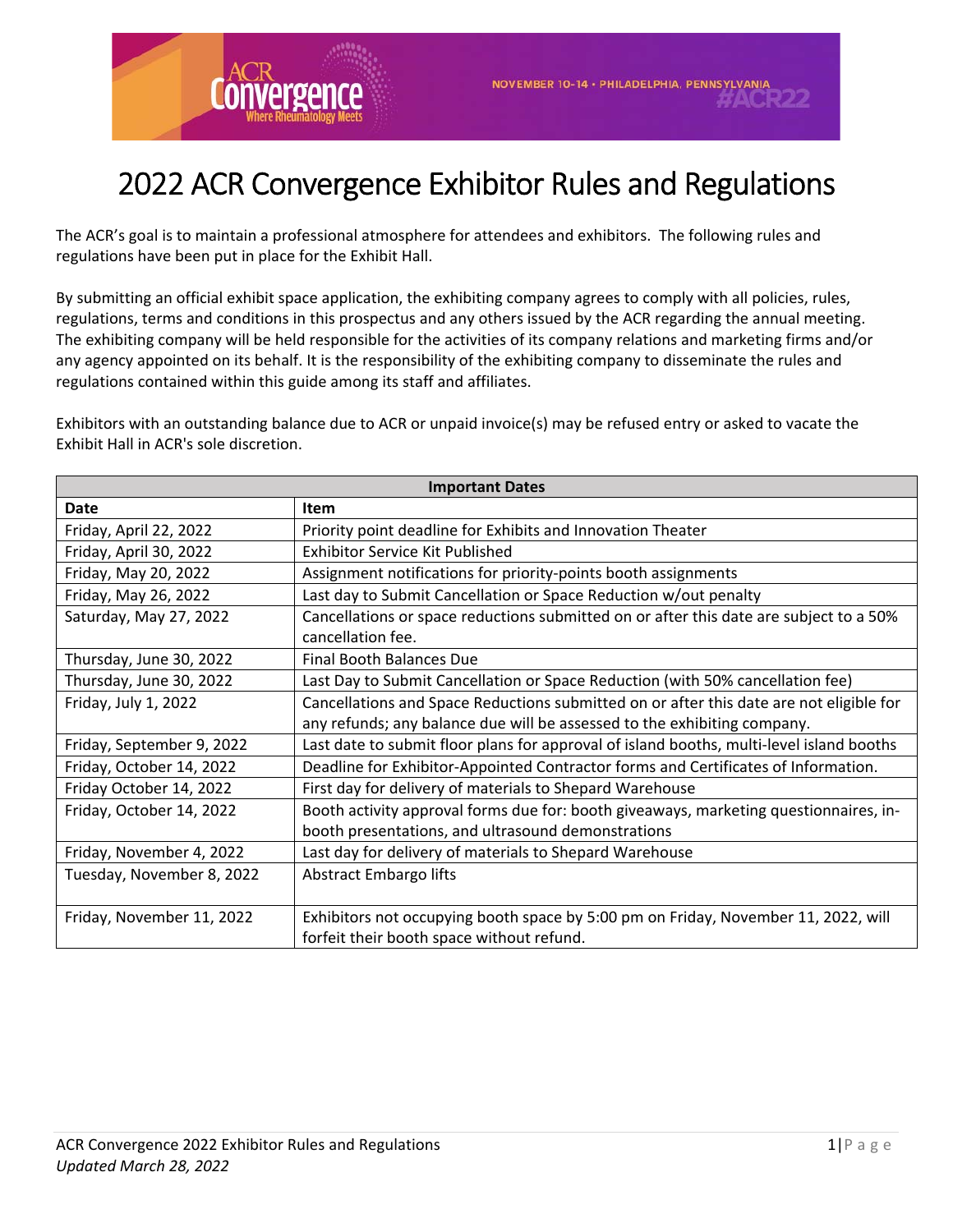

# Application and Space Assignment

# *Eligibility*

All exhibitors must meet the following qualifications:

- All products and services exhibited must be of professional and educational interest or benefit to attendees and related to the field of rheumatology.
- Exhibitors must agree to comply with the ACR rules and regulations governing the annual meeting.
- If applicable, all products and services must meet FDA requirements.

*The acceptance of a product or service for exhibition does not in any manner constitute an endorsement by the ACR, the ARP or the Rheumatology Research Foundation. All new exhibitors are required to submit a peer reviewed article with their application.*

*The ACR reserves the right at its sole discretion to refuse any application based on ACR polices, rules and regulations. Exhibit contracts will not be accepted if ACR deems them to include false or misleading statements. No exhibit application will be accepted if the ACR determines the exhibit is in poor taste, offensive to persons in attendance, and is not keeping with the character and purpose of the ACR Convergence.* 

*Any exhibitor found to be misrepresenting themselves during application process will be asked to leave the meeting/exhibit hall immediately.*

# *Nonprofit Organizations/Governmental Agencies*

Each nonprofit/governmental agency can reserve one 10'x10' booth at a discounted rate of \$1,000. Additional booths may be purchased at the regular published rate. There will be an area reserved in the exhibit hall for nonprofit organizations/governmental agencies. Booths at the nonprofit rate will be placed at the discretion of the ACR. The discounted rate is only available to nonprofit organizations/governmental agencies (IRS Tax Code 501[c][3]). *Organizations applying for exhibit space at the nonprofit organization/governmental rate must submit their letter of determination from the IRS with their application.* Booths will be allocated at the discretion of the ACR.

Nonprofit organizations/governmental agencies will receive the following with their booths space:

- 10'x10' booth space
- Side and back drape
- Carpet
- One identification sign
- One six‐foot skirted table
- Wastebasket
- Two side chairs

# *Market Research Companies*

Market research companies will be approved to exhibit, only if they are providing research for an approved ACR Exhibitor. Market research companies must include the name(s) of the client(s) for whom they are conducting research on their application to exhibit. This information will be kept confidential, and the sponsoring/supporting exhibitors need not be revealed, although no misrepresentation should be made.

Market research cannot be conducted under the manufacturer's name for any product that is pending governmental approval; however, it may be conducted under the auspices of a market research firm.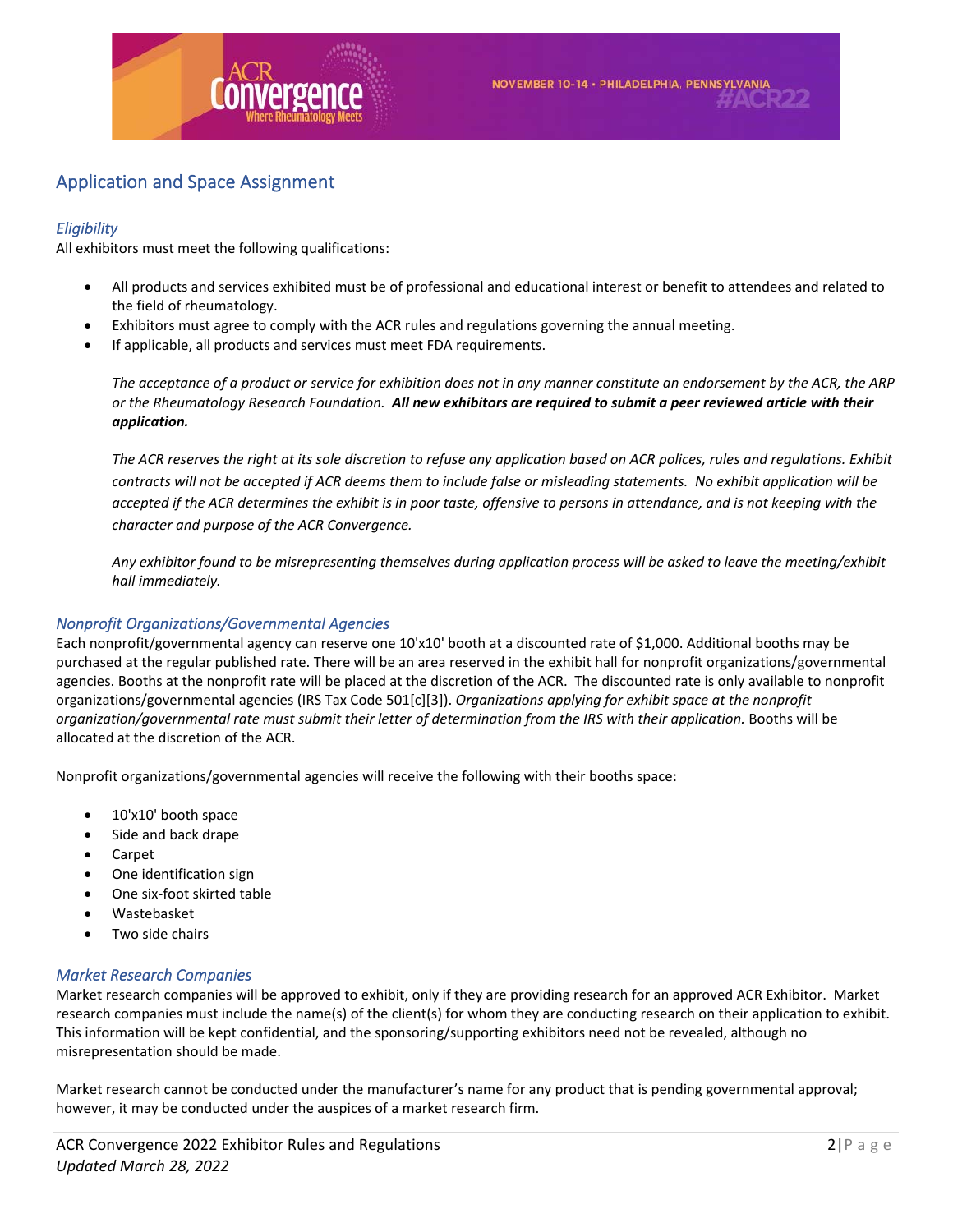A sign must be placed at the booth stating the length of the questionnaire; questionnaires cannot exceed ten minutes. All questionnaires must be submitted for approval to the ACR by Friday, October 14, 2022. No unapproved questionnaires may be distributed.

# *Space Assignment*

Exhibitors are assigned booth space based on priority points. Each company is allocated one priority point per year of exhibiting.

- Applications submitted by the April 22, 2022 priority points deadline will be assigned space based on the following criteria:
	- o Corporate donor status including Corporate Roundtable membership as of Wednesday, March 30, 2022.
	- o Number of priority points. Each company is allocated one priority point per year of exhibiting.
	- o Date/time order the application is received.
- Applications received by Wednesday, April 22, 2022, will receive an email confirmation of assignment by Friday, May 20, 2022.
- Applications received after Wednesday, April 22, 2022, will be assigned space in the date/time order the application is received.

*Assignment of space for exhibitors that have either merged with, been purchased by, or have purchased another organization will be based on the organization that has the highest number of priority points. Please indicate on the application if your organization has participated in a previous meeting under a different name.* 

*In the event of conflicts regarding space requests or conditions beyond the control of exhibit management, the ACR reserves the right to revise, relocate or reassign exhibit booths at any time for the overall benefit of the exhibition. The current exhibit hall floor plan is available on the ACR website.* 

*Every effort to accommodate special requests will be made; however, the ACR cannot guarantee booth location.* 

The subletting, assignment, or apportionment of the whole or any part of exhibit space is prohibited. No exhibitor may permit any other party to exhibit in the space assigned to them, nor may they allow the distribution of any goods other than those manufactured or handled by the contracting exhibitor, nor permit the solicitation of business by others within space assigned to them.

# *Application and Payment*

Complete your application online and submit your 50% deposit for your application to be considered complete. Booth assignments will not be made until your deposit is received. Applications without a paid deposit by the priority points deadline will forfeit their order in priority points. Payment can be made via credit card *(Visa, American Express, MasterCard, or Discover)* or check. Checks should be made payable to the ACR in U.S. dollars and drawn on a U.S. bank. Nonprofit organizations must include full payment with application. *The ACR does not accept wire transfers.*

The balance for your booth space must be received by Thursday, June 30, 2022. Applications received after Thursday, June 30, 2022, require that payment in full accompanies the application. The ACR reserves the right to cancel or resell exhibit space if the balance is not paid in full by Thursday, June 30, 2022.

All payments should be sent to:

**American College of Rheumatology 2022 ACR Exhibit Hall 2200 Lake Boulevard NE Atlanta, GA 30319** 

# *Cancellations/Space Reductions*

Cancellations and space reduction requests must be submitted in writing to Kelli Wondra, Senior Specialist, Expositions & Sponsorships, at kwondra@rheumatology.org no later than Thursday, June 30. Cancellations made between Friday, May 27 and Thursday, June 30, 2022, will be assessed a 50% penalty fee. Cancellations made after Thursday, June 30, 2022, are not eligible for a refund. All cancellations are also subject to a \$275 processing fee per 10'x10' space cancelled.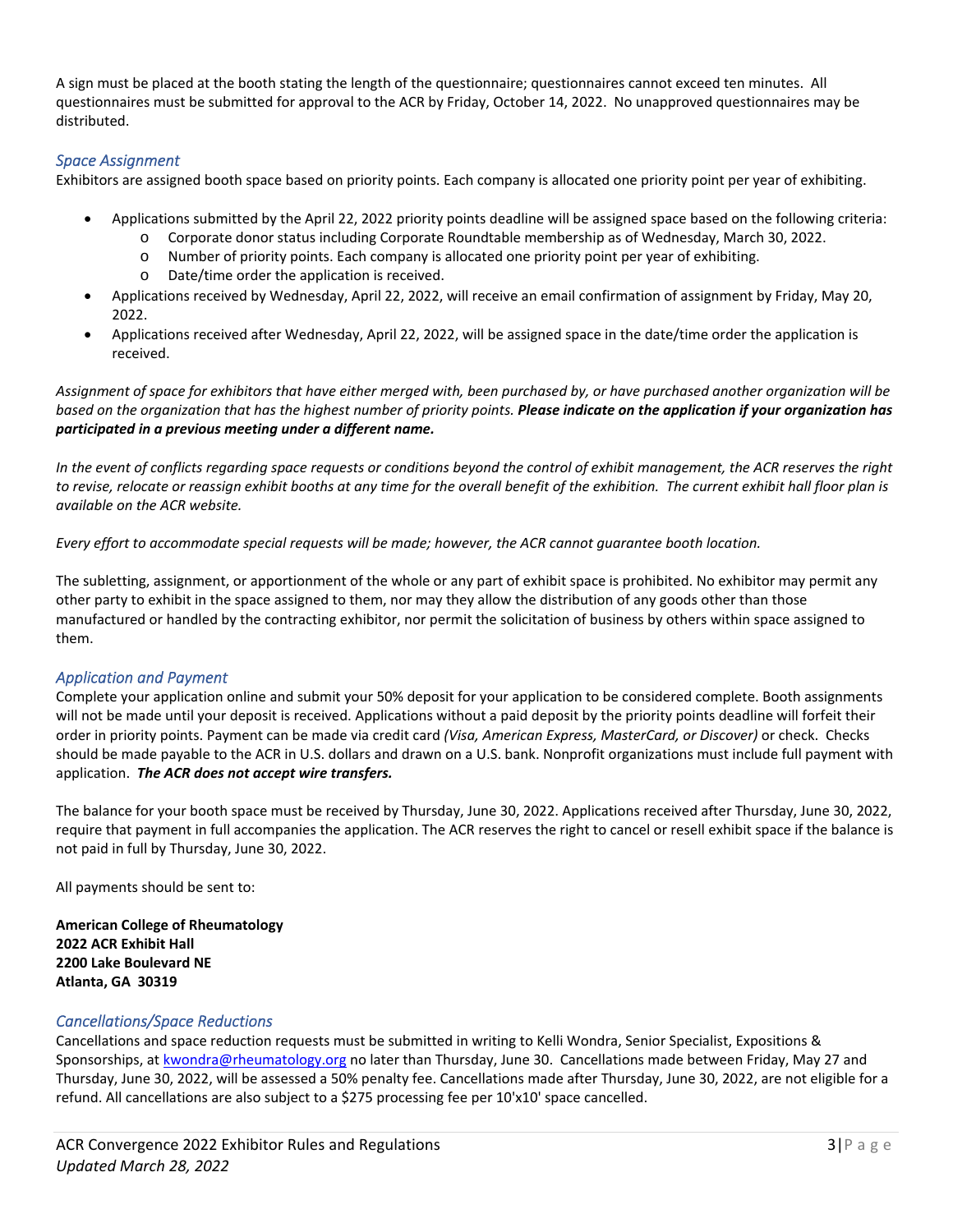# Exhibitor Booth Configuration and Fees

## *Booth Construction*

Every exhibit space should allow for the visibility of other spaces. The following rules for booth construction ensure that every exhibitor has reasonable site lines to the aisle.

# *General Information*

- Electrical or other mechanical apparatus must be muffled so noise does not interfere with other exhibits.
- No part of any equipment, or signs relating thereto, shall be posted, nailed, or otherwise attached to columns, walls, floors or other parts of the building or its furniture, in any way to deface them; damage arising by failure to observe these rules shall be payable by the exhibitor.

#### **INLINE LINEAR BOOTHS: \$4,200**

- o Inline booths have only one side exposed to the aisle and are generally arranged in a series along a straight line.
- o Backgrounds are limited to 8 feet in height inclusive of company name and logo.
- o No obstructions in the front half of the booth above a height of 48 inches are permitted.
- o Hanging signs and banners are not permitted.
- o Inline booths include 8‐foot‐high back drape with 36‐inch‐ high side dividers and one identification sign.



#### **CORNER LINEAR BOOTHS: \$4,400**

- o Corner booths have only two sides exposed to the aisle and are generally arranged in a series along a straight line.
- o Backgrounds are limited to 8 feet in height inclusive of company name and logo.
- o No obstructions in the front half of the booth above a height of 48 inches are permitted.
- o Hanging signs and banners are not permitted.
- o Inline booths include 8‐foot high back drape with 36 inch high side dividers and one identification sign.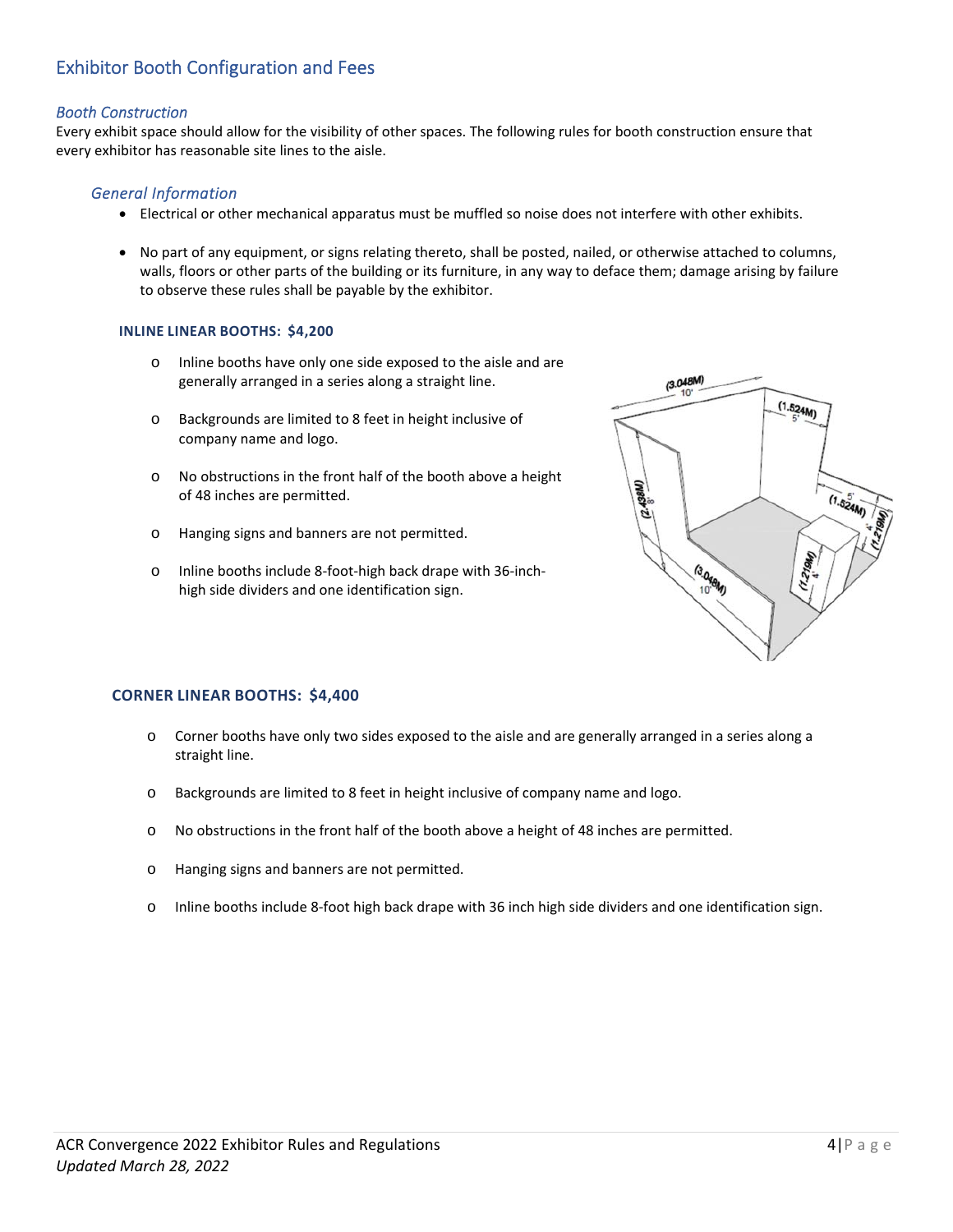#### **ISLAND BOOTHS: \$44/SQUARE FOOT**

- o An island booth is bound on four sides by aisles.
- o Island booths may extend to a height of 20 feet from the floor.
- o Hanging signs and banners are permitted for island displays only. The height from floor to the top of the sign may not exceed 20 feet, excluding overhead support truss.



- o The design of the booth must allow accessibility from all four aisles and sufficient see-through areas that do not block the view of adjacent exhibitors.
- o Floor plans and elevation drawings must be submitted to Kelli Wondra at kwondra@rheumatology.org for approval at *least 60 days in advance of the exhibition. Friday, September 9, 2022, is the last day to submit your elevations.*

## **MULTI‐LEVEL ISLAND BOOTHS: \$47/SQUARE FOOT**

- o **ACR Exhibit Staff and the Event Staff at the Pennsylvania Convention Center must approve multi‐level booths.**
- o All multi‐level booths are subject to applicable state and city building codes and are subject to inspection by state/city officials. Smoke detectors must be installed on the first floor of the exhibit and every subsequent enclosed level. Exhibit fire sprinkler systems are required of any exhibit that has a roof, or any other covering, that would impede the effective use of the facilities sprinkler system. A 20‐pound BC fire extinguisher must be visible on every level.
- o A floor plan, including height elevation (height elevation may not exceed 20 feet) must be submitted to ACR Exhibit Staff at kwondra@rheumatology.org for submission to the Pennsylvania Convention Center, no later than Friday, September 9, 2022 (60 days prior to the meeting).
- o **All plans must have a safety certification stamp from a licensed architect or structural engineer. The exhibiting organization is responsible for having plans available on site for inspection by ACR Exhibit Staff and the Pennsylvania Convention Center Event Staff and/or the fire marshal.**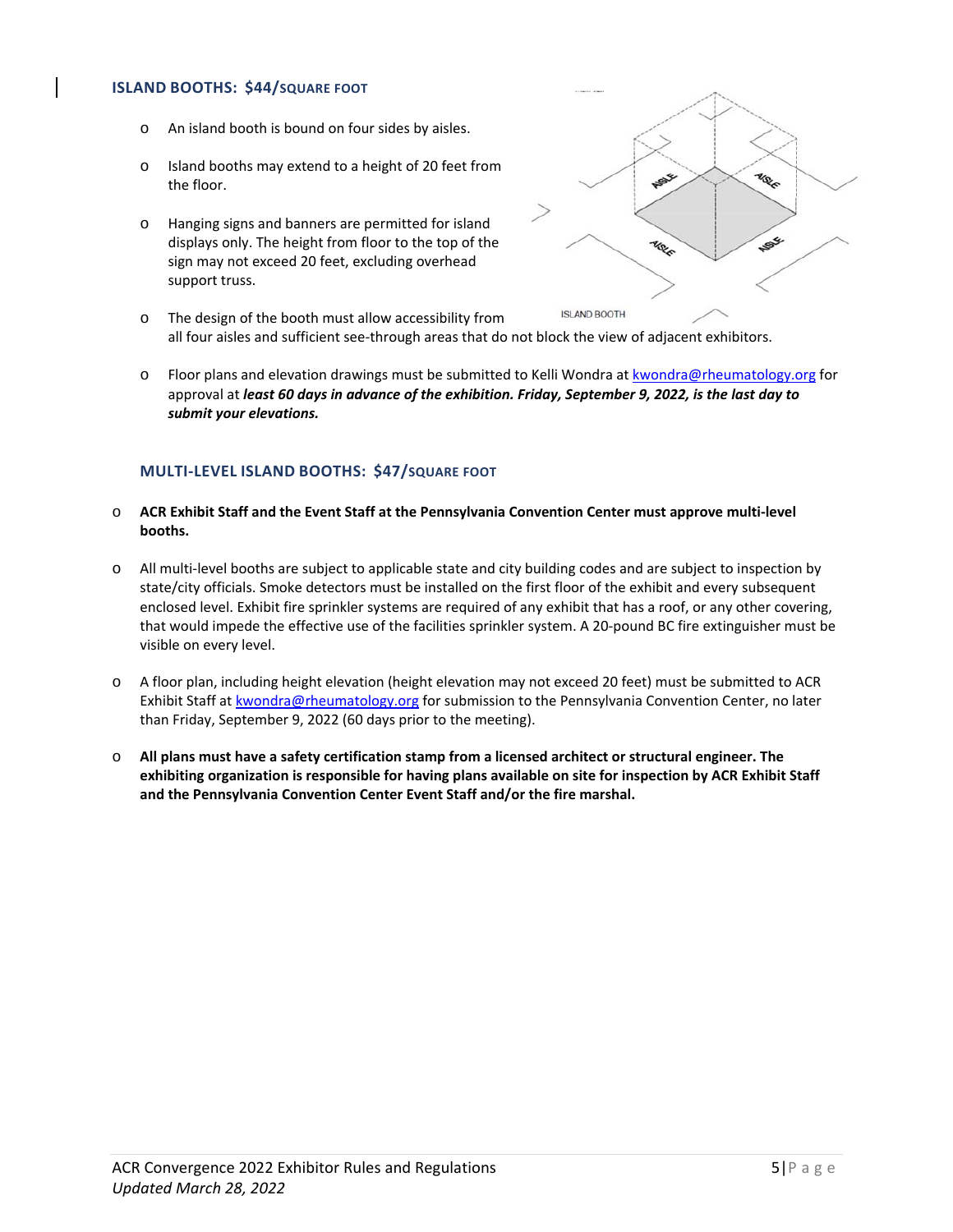# General Policies

# *Abstract Embargo Policy*

Accepted abstracts are made available to the public online in advance of the meeting and are published in a special online supplement of our scientific journal, *Arthritis & Rheumatology*. Information contained in those abstracts may not be released until the abstracts appear online. Academic institutions, private organizations, and companies with products whose value may be influenced by information contained in an abstract may issue a press release to coincide with the availability of an ACR abstract on the ACR website. However, the ACR continues to require that information that goes beyond that contained in the abstract (e.g., discussion of the abstract done as part a scientific presentation or presentation of additional new information that will be available at the time of the meeting) **is under embargo until 10:00 AM ET on Tuesday, November 8, 2022**.

Violation of this policy may result in the abstract being withdrawn from the meeting and other measures deemed appropriate. Authors are responsible for notifying financial and other sponsors about this policy. If you have questions about the abstract embargo policy, please contact the senior specialist in charge of annual meeting abstracts at abstracts@rheumatology.org.

#### *Abstract Reprints*

The abstract reprint policy can be found on the Annual Meeting website.

#### *Americans with Disabilities Act*

Each exhibitor shall be responsible for compliance with the "Americans with Disabilities Act" with regard to their booth space, including but not limited to, wheelchair access provisions. Exhibitors shall indemnify, hold harmless, and defend the ACR, the ARP, the Rheumatology Research Foundation and Shepard Exposition Services, Inc, their officers, directors, agents, members, and employees from and against any claims, liabilities, losses, damages, and expenses, including attorney's fees and expenses, resulting from, or arising out of the exhibitors' failure or allegations of exhibitors' failure to comply with the provisions of ADA.

#### *Booth Presentation*

- To ensure an attractive appearance, exposed unfinished sides or exhibit backgrounds must be draped and all booths must have a floor covering.
- Following installation, all exhibits will be inspected, and the decorator with the approval of the Senior Specialist, Expositions & Sponsorships – will provide draping and/or carpet to areas deemed necessary by the Senior Specialist, Expositions & Sponsorships.
- Exhibitors are required to keep their booths clean at all times and free of combustible rubbish. Trash may not be placed in the aisles or outside of waste receptacles. The Senior Specialist, Expositions & Sponsorships has the right to order daily cleaning and/or porter service if booth appearance is unsightly. Any charges incurred will be the responsibility of the exhibitor. Order forms and complete listing of services will be available in July in the Exhibitor Service Kit.

#### *Floor Covering*

Floor covering is mandatory for all booths. The floor covering must cover the entire net square footage of the contracted exhibit space.

#### *Hanging Signs, Banners, Lights*

Island booths of 400 square feet or more are allowed to have hanging signs, banners, and lighting truss. These must be within the confines of the booth. The maximum height for signs is 20 feet from the floor to the top of the sign. Truss and lighting may be higher.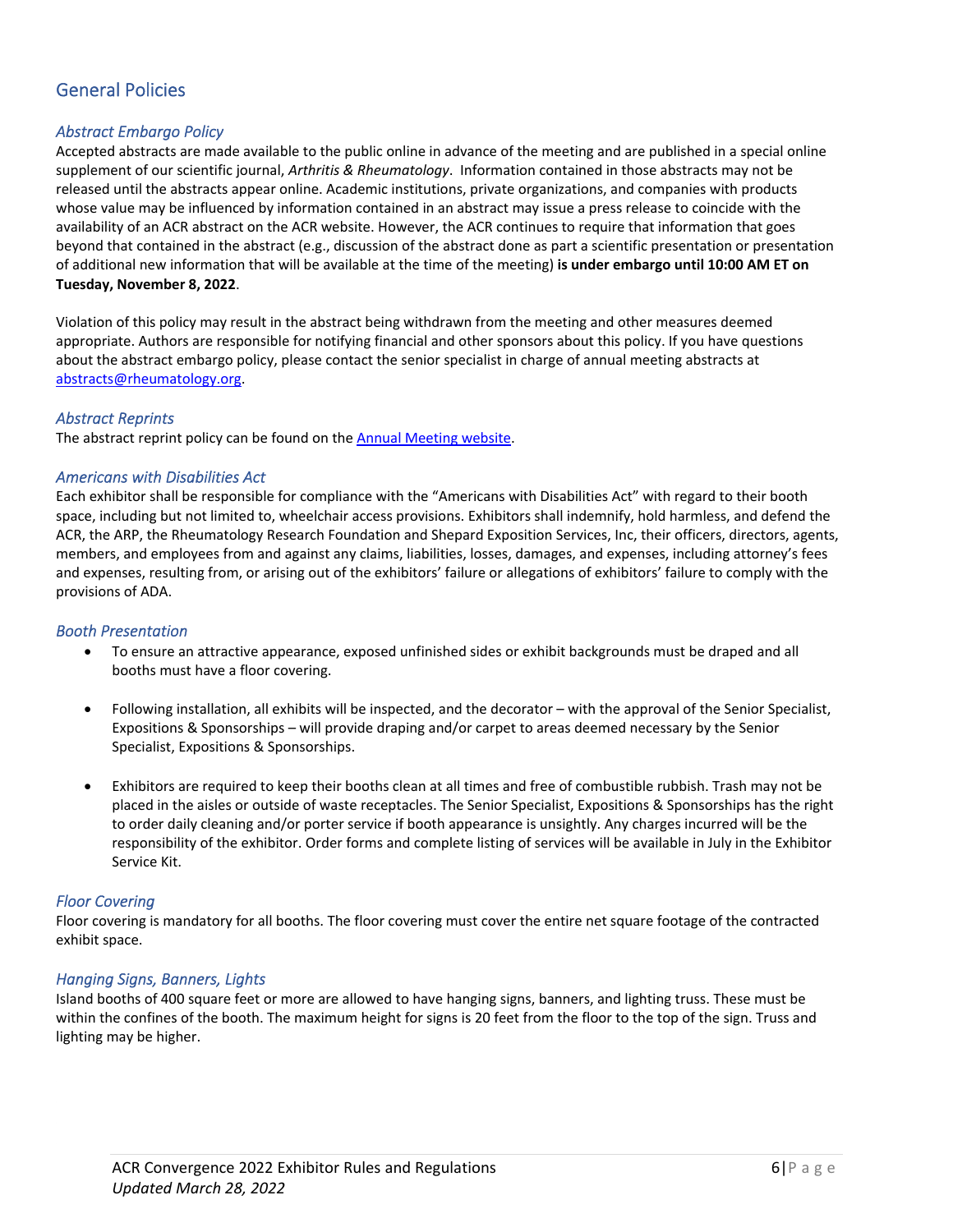# *Cancellation of Exposition*

All cancellations must be in writing to Kelli Wondra, Senior Specialist, Expositions & Sponsorships (kwondra@rheumatology.org). Booth space reduction requests may be granted in ACR's sole discretion. Refunds (if any any) for amounts paid by an Exhibitor will be determined on a sliding scale based upon proximity to the Meeting and the date ACR received written notice of cancellation or reduction of space request.

Failure to notify ACR of intent to cancel may result in Exhibitor being denied participation at future ACR meetings. Space not claimed and occupied prior to the start of the Meeting for which no special arrangements have been made with ACR may be resold or reassigned by ACR without obligation on the part of ACR for any refund whatsoever.

ACR reserves the right to cancel the Meeting at any time. In the event the Meeting is entirely or partially canceled or postponed other than due to a Force Majeure event, Exhibitor's sole and exclusive remedy with respect to any damages sustained by Exhibitor as a result of such non‐occurrence or postponement shall be a refund from ACR of all deposits (or payment in full) made by Exhibitor at the time of such cancellation or postponement. Exhibitor acknowledges and agrees that ACR's performance under the contract is subject to and shall be excused due to one or more Force Majeure events (as defined herein) directly or indirectly impacting ACR or the Meeting. A Force Majeure is defined as a circumstance or occurrence beyond ACR's control which makes it inadvisable, illegal, commercially impracticable or impossible for the Meeting to take place as planned, including, without limitation: (i) acts of God, (ii) disasters (including, but not limited to, fire, flood, severe weather, avalanche, tsunami and earthquake), (iii) war, (iv) civil disorder, (v) suspected or actual terrorism in or near the borders of the continental United States, (vi) government regulation (including, but not limited to, declared states of emergency), (vii) national or international public health authorities' (including, without limitation, the Centers for Disease Control or the World Health Organization) declaration of public health emergencies, communicable disease, epidemic or pandemic advisories or alerts, (viii) strikes or work stoppages, (ix) curtailment of transportation services (including, without limitation, travel bans and advisories), (x) public or private policies which restrict or prohibit participants of the Meeting from traveling to or attending the Meeting. ACR shall promptly provide notice (which may be sent via e-mail) of a cancellation due to the existence of one or more Force Majeure events, and Exhibitor agrees that ACR shall have no liability whatsoever to Exhibitor as a result of such cancellation or ACR's partial or nonperformance due to such Force Majeure event.

# *Children*

Children may enter the exhibit hall during the exhibit days if accompanied by a registered attendee or exhibitor. The accompanying person is responsible for the child and assumes all responsibility for the activities of the child. Children (under the age of 18) are not permitted in the exhibit hall during the installation and dismantling of exhibits. For safety reasons, strollers are not permitted at any time.

#### *City‐wide Advertising Guidelines*

Exhibitors who wish to advertise outside of the convention center proper or at the host city airport(s) are required to use the services of ACR's official supplier, TriStar Event Media, for city–wide marketing, which may include but is not limited to airport advertising, wall spaces, transit advertising, billboards, taxi, and van wraps. Guerilla marketing including Segways, brand activations, or other viral tactics are strictly prohibited. All advertising materials are subject to the College's review and approval.

- Depending on the meeting city, new opportunities may arise; exhibitors are advised to contact TriStar early to learn of each year's ACR approved offerings to reach attendees.
- Exhibiting companies will receive first right of refusal for any opportunity or comparable tactic in the following meeting year.
- Exhibiting companies who do not abide by ACR's perimeter marketing guidelines will be penalized in accordance with the "Enforcement of Rules and Regulations Policy" as stated on the exhibitor application.

# *Failure to Occupy Space*

Exhibitors not occupying booth space by 5:00 PM on Friday, November 11, 2022, will forfeit their booth space without refund. The space may be resold or used by the ACR.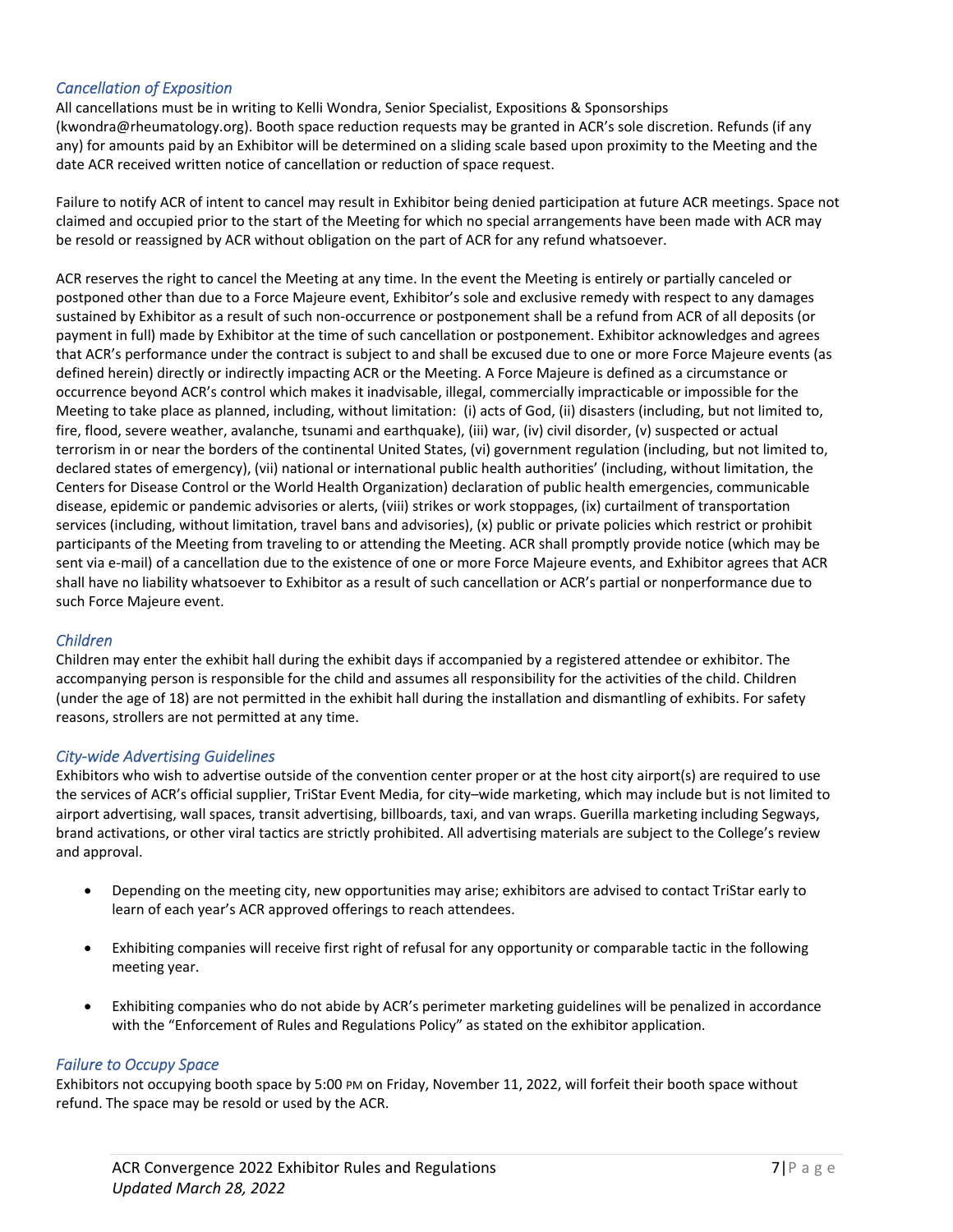#### *Insurance*

Exhibitors should insure their exhibit materials, goods and wares against theft, damage by fire, accident or loss of any kind and must do so at their own expense. As a courtesy to exhibitors, security for the exhibit area will be furnished by the ACR, during the hours deemed necessary by the ACR. The furnishing of this service is in no case to be understood or interpreted as a guarantee to exhibitors against loss or theft of any kind.

The exhibitor is solely responsible for any damages, claims, losses, or expenses arising from any injury to any person or property that arises out of or is in any manner connected with the exhibitor's participation in ACR Convergence, including its indemnity obligations herein.

For the term of the agreement, Exhibitor shall maintain comprehensive general liability insurance against claims for bodily injury or death and property loss or damage occurring in or upon or resulting from the premises leased by the ACR. Such insurance shall include contractual liability and product liability coverage, of \$1,000,000 per occurrence with a \$2,000,000 aggregate. The ACR and the Pennsylvania Convention Center shall be added as additional insureds to such insurance. Exhibitor shall confirm to the ACR such insurance cannot be cancelled or changed prior to the Conference. Exhibitor agrees to provide the ACR a suitable certificate verifying that the required insurance is and will remain in force for the duration of the Exhibition. The ACR will bear no liability for personal injuries, whether suffered by an exhibitor, its employees, its contractors, agents, or business invitees. The ACR will also assume no liability for loss or damage to the property of an exhibitor, its employees, its contractors, agents, or business invitees, regardless of the cause, unless such injury or damage results from, or is caused directly or exclusively by, the gross negligence or wrongful acts of the ACR. **October 10, 2022 is the deadline for all companies to provide their Certificate of Insurance.** 

#### *Liability and Indemnification*

The exhibitor will be fully responsible for any claims, liabilities, losses, damages, or expenses, including attorney's fees, relating to or arising out of any loss of, injury to, or damage to any person or property of the exhibitor or any other person or property where such injury, loss or damage is incident to, arises out of or is in any way connected with the exhibitor's participation in the Exhibit Program. The exhibitor shall protect, indemnify, hold harmless, and defend the ACR, its officers, directors, agents, volunteers vendors, employees and the Pennsylvania Convention Center and the Members, Officers, Directors, Agents and Employees from and against any and all such claims, liabilities, losses, damages, and expenses, including attorneys' fees, provided that the foregoing shall not apply to injury, loss, or damage caused by or resulting from the gross negligence or willful misconduct of the ACR, its officers, directors, agents, volunteers, vendors or employees.

#### *Marketing and Advertising*

The ACR offers the opportunity to market company activities by advertising in ACR Convergence Today and Medical Bag as well as renting either the Advanced/Final Registration list or the ACR/ARP Membership list. These advertising opportunities and resources, including without limitation the Advanced/Final Registration list and ACR/ARP Membership list are exclusively available through ACR and InFocus Marketing, and no other party is authorized to approve access to or otherwise offer these to you. ACR reserves all rights with respect to enforcement of the foregoing rights and may take any and all action it deems necessary in pursuing such enforcement efforts.

For complete policies on marketing and advertising, please review the *Promotional Material Guidelines*.

#### *Media Events Policy*

"Industry" and "company" refers to pharmaceutical and biotech companies, their international affiliates, their co‐marketing partners and their contracted public relations and marketing firms. It is each company's responsibility to disseminate the following policies among its staff and affiliates.

- Industry media events are not permitted during the Annual Meeting on property contractually held by the ACR (i.e., the convention center and official ACR hotels).
- Announcements and other materials must clearly state that such events are not affiliated with the ACR. The ACR must review any materials that mention the College or the annual meeting by name. Materials may be emailed to pr@rheumatology.org for review.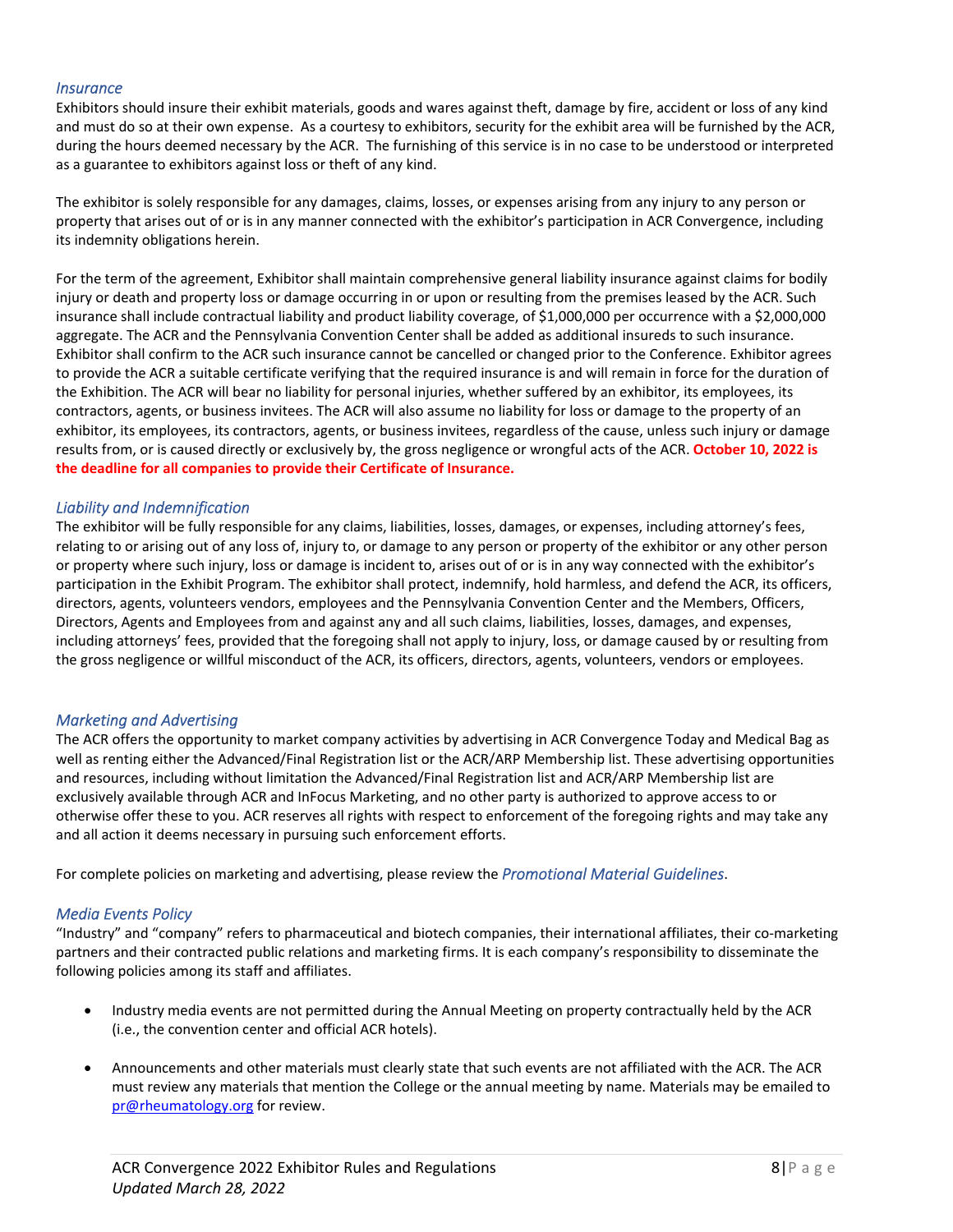- It is permissible to pitch abstract-embargoed stories before the meeting (see Abstract Embargo Policy on Page 4), but, in such cases, companies and their spokespeople are responsible for ensuring that the embargo is upheld.
- Use of the ACR Newsroom is limited to media representatives with press passes and to annual meeting attendees granting interviews or otherwise engaged in ACR publicity. Industry representatives are not allowed in the newsroom. **Note: Individuals with exhibitor or attendee badges are not eligible to receive press badges.**

Companies or institutions may be eligible to have press releases associated with science being presented at the meeting made available in the ACR Newsroom. For more information about these policies review the "Guidelines for Submitting Non‐ACR Press Materials" at http://www.rheumatology.org/Annual‐Meeting/Press. For additional assistance, please contact the ACR's public relations department at (404)633‐3777, or pr@rheumatology.org. *The ACR does not release current or past media registration lists.*

## *Non‐Contracted Exhibit Space*

Persons, companies, or organizations that have not directly contracted with the ACR to occupy space in the exhibit hall will not be permitted to display or demonstrate products or services, solicit orders or distribute advertising materials in the convention center, outside or inside any hotel contracted by the ACR, or parking lots. Noncompliance with this regulation will result in the prompt removal of the offending person or property from the area. This includes any affiliate company working on behalf of a contracted exhibitor.

# *Use of ACR Scientific Content*

All of the proceedings of the annual meeting, including the presentation of scientific papers and other educational material, are intended solely for the benefit of the ACR members and other registered attendees. Scientific presentations or other educational material may not be recorded, photographed, copied, photocopied, transferred to electronic format, reproduced or distributed without the written permission of the ACR and the presenter. Any presentation is to be regarded as limited publication only and all rights, including copyrights, are expressly reserved to the presenter or the ACR. Any use of the program content, which includes but is not limited to oral presentations, audiovisual materials used by speakers and program handouts, is expressly prohibited, without the written consent of the ACR and the presenter. This policy applies before, during and after the annual meeting.

#### *Use of the ACR Name*

The names, insignias, logos, and acronyms of the ACR, the ARP and the Rheumatology Research Foundation are proprietary marks. Use of the names in any fashion, by any entity, for any purpose, is prohibited without written permission from the ACR.

#### *Violations and the Loss of Priority Points*

Violation of any of the ACR regulations on the part of the exhibiting company or its employees or agents shall, at the discretion of the ACR, nullify the right to occupy space, and such exhibitor may be requested to forfeit to management all monies that have been paid. Exhibitors shall be liable for all damages that management may incur and shall forfeit all monies paid or due. The exhibitor expressly waives the serving of a written notice to re-enter or terminate.

As a condition for exhibiting, each exhibitor agrees to observe all ACR policies and regulations as described in this prospectus, including policies regarding use of the ACR name and/or logo and mailing list policies. Failure to halt or amend these actions or comply with these policies and regulations will result in penalties as outlined below. Whenever appropriate in the view of the ACR, disciplinary action will be progressive. However, the ACR reserves the right to levy a more severe penalty, including refusal or termination of the exhibit, at the ACR's discretion, without progressing through each of the successive steps. In the event of such restriction or eviction, the ACR will not be liable for any refunds on rentals or other exhibitor expenses.

Violators of ACR rules and regulations will incur a reduction in priority points for each penalty assessed. In assessing penalties, prior year warning and penalties may be considered.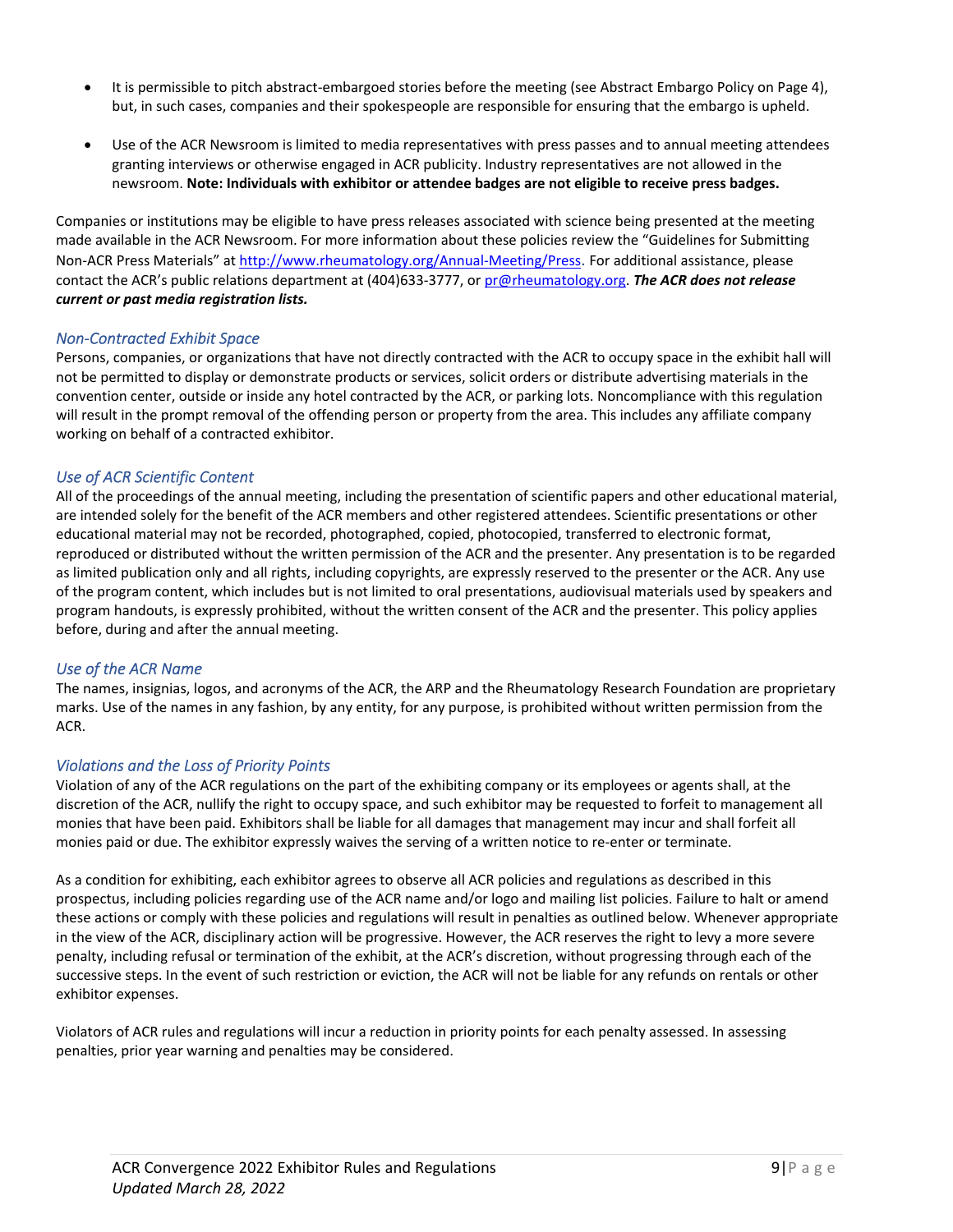# *General Conduct*

A warning will be issued to the exhibiting company, outlining the actions that are in violation of the policies and regulations: 

- The first penalty assessed by the ACR will result in the company not being allocated the priority points for participation in the current year.
- The second penalty assessed by the ACR will result in the company losing one-half of its accrued priority participation points.
- The third penalty assessed by the ACR will result in the company losing all of its accrued priority participation points.
- The fourth penalty assessed by the ACR will result in the company not being eligible to exhibit at future ACR meetings and exhibitions.

#### *Industry‐Sponsored Events and/or Services*

A warning will be issued to the exhibiting/hosting company, outlining the actions that are in violation of the policies and regulations: 

- The first penalty assessed by the ACR will result in the company not being allocated the priority points for participation in the current year.
- The second penalty assessed by the ACR will result in the company losing one‐half of its accrued priority points.
- The third penalty assessed by the ACR will result in the company not being eligible to host industry sponsored events and/or services at the next annual meeting.
- The fourth penalty will result in the company not being eligible to exhibit at future ACR meetings.

The ACR decision is final in all interpretations of the conditions set forth in this prospectus and of all applicable rules and regulations. The ACR reserves the right, in its sole discretion, to curtail and/or close at any time any exhibit that it deems undesirable, in poor taste or offensive to attendees or other exhibitors. Any objectionable practices by exhibitors or official suppliers should be reported to the Senior Specialist, Expositions & Sponsorships immediately

# Exhibitor Conduct

#### *Booth Space Restrictions*

All business must be conducted within the confines of the booth(s) assigned. Demonstration areas may not extend to the aisle line of the exhibit space; space must be left within the exhibit area to absorb the spectators and those who wait in line. The Senior Specialist, Expositions & Sponsorships reserves the right to require exhibitors to discontinue any activity that interferes with the normal traffic flow or another exhibit.

Exhibitors are prohibited from publicizing, distributing, canvassing, or maintaining any extracurricular activities, inducements, demonstrations, materials or displays outside the space assigned to them.

#### *Celebrities*

Celebrities (nationally known figures in the arts, sports, politics, etc.) including those primarily employed *(primarily employed is defined as 50 percent of more of an individual's working time)* by and/or company spokespeople, are prohibited from taking part in any event held during the ACR Convergence.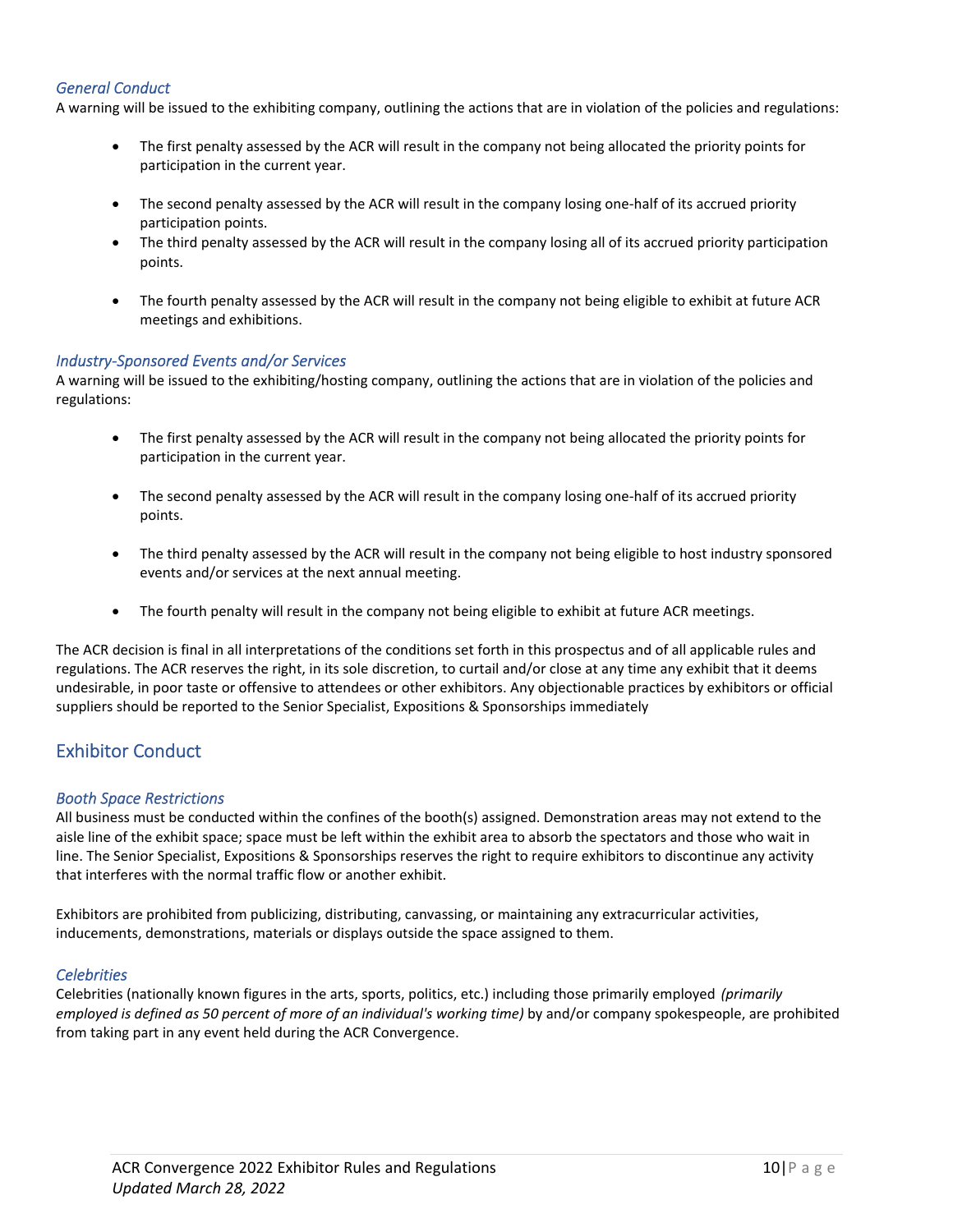# *Character of Exhibits*

The ACR reserves the right to approve all exhibits and related activities. Programs or presentations must be straightforward in nature, must avoid the use of sideshow or theatrical gimmicks and cannot offer CME credits. The ACR may require that an exhibit be curtailed if it does not meet the standards required or expected, if it reflects against the character of the ACR or if it exceeds the bounds of good taste as interpreted by the ACR. All activities and/or giveaways must be approved by the ACR. Forms, included in the Exhibitor Services Kit, must be completed and submitted to the Senior Specialist, Expositions & Sponsorships no later than **Friday, October 14**. To maintain the professional image of the ACR, the following standards of been set:

- Contests, lotteries, raffles, and games of chances, including game style activities may be conducted by an exhibitor. All participating exhibitors must comply with the following conditions:
	- 1. Companies wishing to offer a raffle must receive a written permission from the ACR.
	- 2. All attendees must be eligible to enter in a drawing.
	- 3. Raffle prizes should be valued at \$100 or less.
	- 4. Companies sponsoring the raffle must comply with all local legal regulations.
	- 5. The drawing must take place after the conclusion of ACR Convergence.
	- 6. It is the responsibility of the exhibitor to notify the winner and arrange for the transfer of the prize to the winner.
	- 7. The ACR reserves the right at its sole discretion to refuse any raffle requests on the basis of ACR policies, rules and regulations.
- Games/activities that produce a list of top‐ranking participants for the day or meeting are prohibited.
- Costumed staff and other non‐professional images are not permitted, including magicians, fortune tellers, dancers, mimes, puppet shows, robots or other entertainment of this nature
- The use of a microphone in exhibit space is permitted only if the volume is at a reasonable level and does not interfere with surrounding booths. Exhibit management reserves the right to require exhibitors to discontinue any activity that interferes with the normal traffic flow or another exhibit.
- Activities that involve CME credits awarded during or after the meeting are prohibited.
- No promotion of a CME accredited ACR educational session is allowed from the exhibit booth.
- Display and/or distribution of poster(s) accepted at this year's ACR Annual Meeting is not permitted in exhibit booths; however, a title listing of the company's poster presentations is allowed. Innovation Theater and Industry Supported Symposium presentations may be promoted from the booth.

# *Displays, Decorations & Signs*

Displays or promotions offering special discounts to exhibitors are prohibited. Helium or air‐filled balloons may not be used as booth decoration or distributed to attendees.

# *Photography and Videotaping*

An exhibit may not be photographed or videotaped unless permission by the authorized exhibitor and/or presenter is granted. This policy extends to individuals and members of the press. Exhibiting companies wishing to take photographs or videotape of their booth during non-exhibit hours must request permission from the Senior Specialist, Expositions & Sponsorships. Videotaping is not allowed during exhibit hours.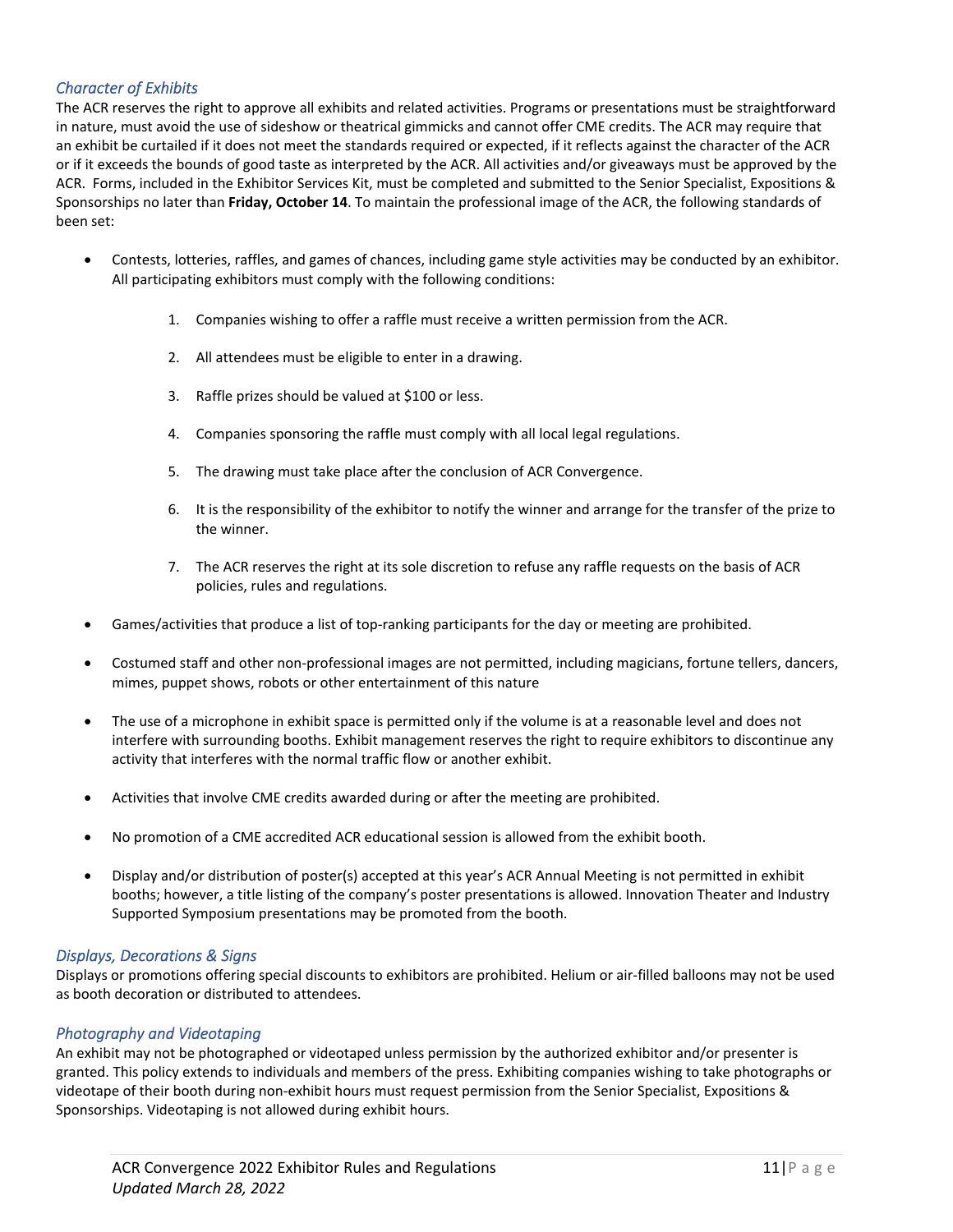Registration and attendance at, or participation in, ACR meetings and other activities constitutes an agreement by the registrant to ACR's use and distribution (both now and in the future) of the registrant or attendee's image or voice in photographs, videotapes, electronic reproductions, and audio tapes of such events and activities.

# *Staff Conduct*

The ACR reserves the right to expel or refuse admittance to any representative, whose conduct is, in its opinion, not keeping in character and/or spirit of the ACR. Exhibit personnel may not enter another exhibitor's booth without obtaining permission. Lingering in the aisles surrounding another exhibitor's booth for the purpose of obtaining product information or distracting other booth personnel is strictly prohibited. Exhibitors may not solicit other exhibitors. Exhibitors may not deny any ACR or ARP members or registered attendees with appropriate badges access to an exhibit area.

# *Staffing of Exhibits*

All exhibits must be staffed during exhibit hours. Exhibitors who do not comply with this requirement may be unable to participate in future ACR exhibits.

# Booth Activities

## *Giveaways and Handouts*

The ACR is a signatory to the Council for Medical Specialty Societies' (CMSS) Code for Interactions with Companies. The code provides detailed guidance to medical specialty societies on appropriate interactions with for‐profit companies in the health-care sector. In addition, the ACR has developed Guiding Principles for Interactions with External Entities.

Based on these documents, the ACR has the following policies for giveaways and handouts:

- With the exception of descriptive company/product literature, all handouts and giveaways must be approved by the Senior Specialist, Expositions & Sponsorships prior to the meeting. Online forms will be provided in the Exhibitor Services Kit. These forms must be completed and submitted to the Senior Specialist, Expositions & Sponsorships no later than **Friday, October 14, 2022**. **No unapproved items may be distributed.**
- **Giveaways by commercial exhibitors** must be provided consistent with the PhRMA Code on Interactions with Healthcare Professionals and the Advamed Code of Ethics on Interactions with Health Care Professionals, **regardless of whether the exhibitor has adopted the code**. *A commercial exhibitor is defined as any entity producing, marketing, re‐selling, or distributing health care goods or services consumed by, or used on, patients. This definition is not intended to include entities through which physicians provide clinical services directly to patients.*
- **Giveaways by nonprofit organizations/governmental agencies** that are not subject to the PhRMA or Advamed codes must be of modest value.
- Giveaways must be designed primarily for the education of patients or health care professionals, not be of substantial value, and not have value outside of a health care professional's professional responsibility.
- Specific items that may not be distributed include:
	- o *Any type of bag including plastic, totes, and briefcases*
	- o *Clothing and apparel including t‐shirts, caps and rain ponchos*
	- o *Stick‐on emblems, buttons, unofficial badges, lanyards or company nameplates*
	- o *Gift cards/certificates*

*Exhibitors are also prohibited from wearing any of the previously mentioned items outside of the exhibit hall.*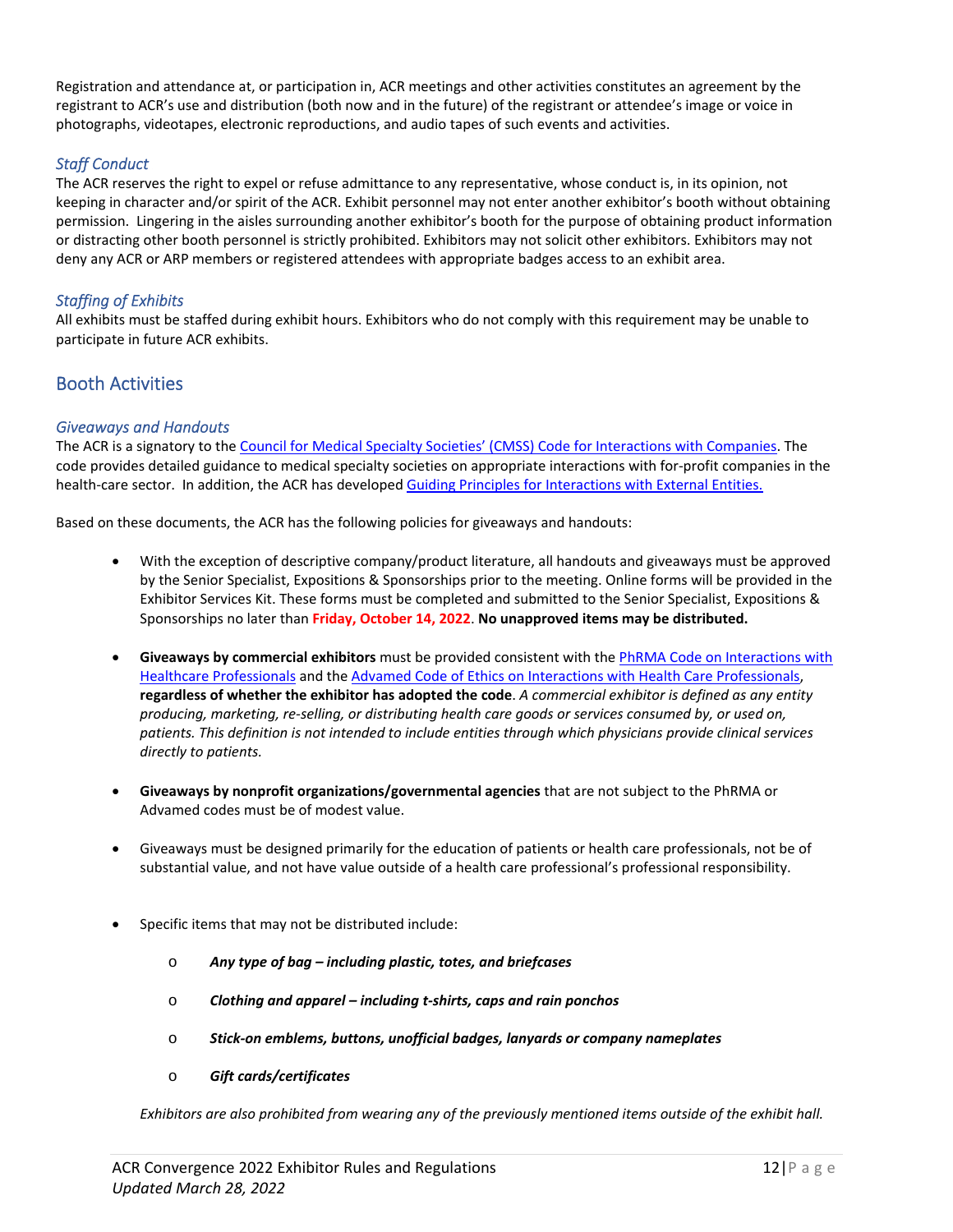- Distributing cash or cash equivalent items (e.g., phone cards, donations/pledges) is prohibited. This includes any donations/pledges a company may make to a nonprofit organization for visiting their booth/signing up for a campaign.
- Giveaways may not be distributed in any hotel contracted by the ACR to house registrants, any areas in the convention center other than company exhibit space or company‐leased rooms, or in public areas outside the convention center or hotels.
- Limiting giveaway items to U.S. physicians or any other subset of attendees is prohibited. *(See below for guidelines on International Exhibits)*
- Industry representatives may only distribute giveaways or printed material including product data, promotional information, periodicals, invitations, etc. – in the space rented by the exhibitor in the exhibit hall.
- Giveaways or handouts for affiliate events or industry‐supported symposia will not be approved.
- Exhibitors may sell products, excluding prescription pharmaceutical products, in the exhibit hall. It is the exhibitor's responsibility to pay all applicable state and local tax.

## *Food and Beverage*

With prior approval from the Senior Specialist, Expositions & Sponsorships, food services are permitted in the exhibitor's booth and exhibitor suite. All food service must be coordinated through the convention center caterer. Food preparation, cooking and alcohol are prohibited in the exhibit hall.

## *Industry Guidelines*

The ACR reminds exhibitors, their agents or designees of their responsibility to be aware of and to abide by all guidelines and codes regarding the relationship between the pharmaceutical and medical device/equipment industry and health care professionals, including:

- Accreditation Council for Continuing Medical Education (ACCME) Standards for Commercial Support *www.accme.org*
- Advanced Medical Technology Association (AdvaMed) Code of Ethics for Interactions with Healthcare Professionals *www.advamed.com*
- American College of Rheumatology (ACR) Guiding Principles for Interactions with External Entities *http://www.rheumatology.org/Portals/0/Files/ACR%20Guiding%20Principles.pdf*
- American Medical Association (AMA) Opinion 8.061 Gifts to Physicians from Industry *www.ama‐assn.org*
- Council for Medical Specialty Societies (CMSS) Code for Interactions with Companies *www.cmss.org*
- Food and Drug Administration (FDA) *www.fda.gov*
- Office of Inspector General (OIG) Compliance Program Guidance for Pharmaceutical Manufacturers *www.oig.hhs.gov*
- Pharmaceutical Research and Manufacturers of America (PhRMA) Code on Interaction with Healthcare Professionals *www.phrma.org*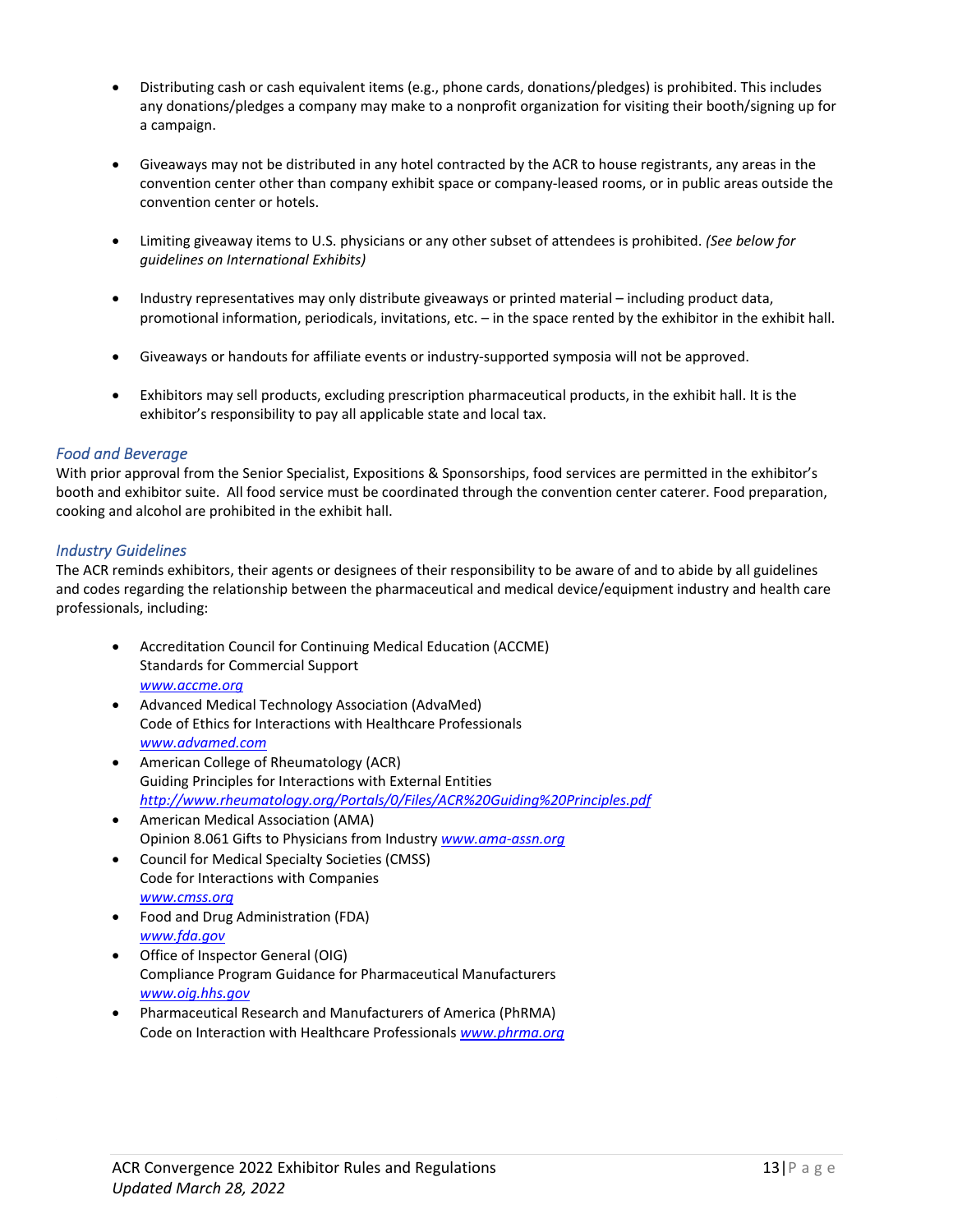# *Food and Drug Administration Approval and Off‐Label Indications*

Exhibitors must comply with the Food and Drug Administration restrictions on promotion of investigational and pre‐ approved drugs and devices.

An exhibiting organization may disseminate from its exhibit space peer‐reviewed journal articles about off‐label indications of its product(s), provided the company commits itself to file a supplemental application based on appropriate research, to establish the safety and effectiveness of the unapproved use.

# *International Exhibits*

All exhibits and exhibited items must comply with all local, state and federal laws and regulations. Exhibitors who choose to promote products to non‐U.S. attendees should adhere to the following guidelines:

- Companies without FDA product approval should clearly indicate on their booth that their product is for display purposes only and is not approved for use in the United States.
- Shipping paperwork should indicate that the product is for display purposes only.
- It is strongly recommended that international companies inform the FDA and U.S. Customs and Border Protection that their products are being shipped into the United States are for display purposes only and are not for distribution.

For more information, please contact the FDA at 800‐638‐2041 and U.S. Customs and Border Protection at 877‐227‐5511.

#### *Animals*

The use of live animals in an exhibit for any purpose is not allowed.

## *Human Subjects and Medial Equipment*

The use of human subjects as models for demonstrating of MRI scanning devices is prohibited. Exhibitors may not operate X‐ray or MRI equipment in the exhibit hall. See section below for more information on ultrasound demonstrations.

#### *Ultrasound Demonstrations*

- Exhibitors are permitted to perform ultrasound imaging on models in the exhibit hall for educational purposes in booths 10'x20' or larger.
- All exhibitors wishing to demonstrate live scanning must indicate this on their **booth activity form**.
- Demonstration areas may not extend to the aisle line of the exhibit; space must be left within the exhibit area to absorb the spectators and those waiting in line. The Senior Specialist, Expositions & Sponsorships reserves the right to require exhibitors to discontinue any activity that interferes with the normal traffic flow or another exhibit.
- $\bullet$  Models must be properly attired/draped at all times with the least amount of exposure necessary for examination.
- The exhibiting company must register models through the exhibitor registration process. Models will not be permitted into the exhibit hall without the appropriate badge.

#### *In‐booth Presentations*

CME educational activities are prohibited in exhibit booths at all times. Adherence to the Abstract Embargo Policy (see page 4) for presentation of scientific information from the ACR meeting is required. For additional information regarding the ACR Abstract Embargo Policy, contact ACR Public Relations (404)633-3777, or pr@rheumatology.org.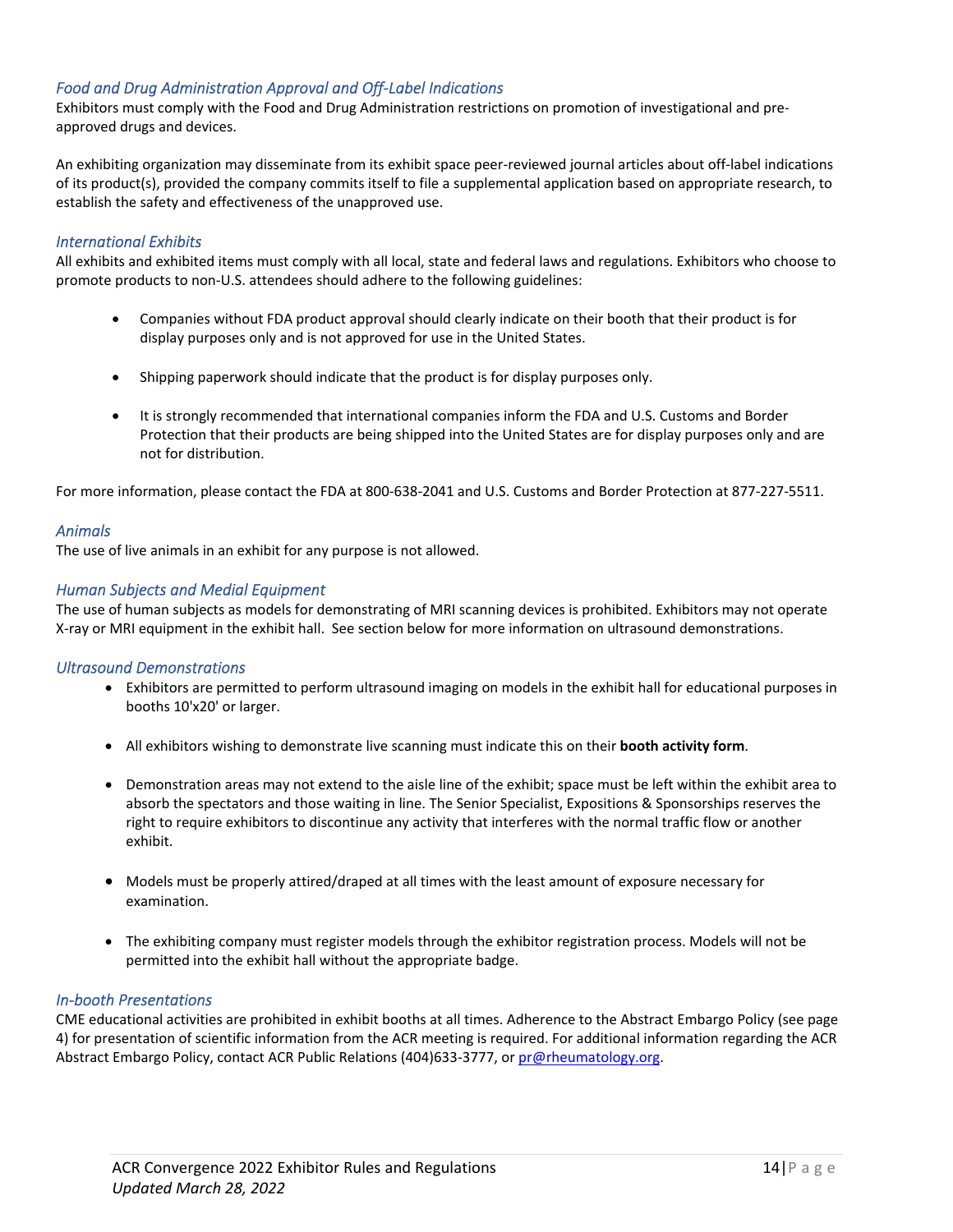# *Informal Educational Discussions*

Medical experts who are either primarily employed by or paid consultants (*excluding Celebrities, see page 9)* of exhibiting companies may engage in informal educational discussions about the company's products or data presented at the annual meeting related to the products in exhibit booths. Expert‐led discussions must be either one‐on‐one or in small, informal groups only – not in classroom‐style, seated presentations or to large groups. Exhibiting companies may promote that an expert will be available in their booth for educational purposes to discuss the product or data related to the product.

# *Live Presentations (Exhibit booths 3,500 sq. feet or larger only)*

Live presentations include, but are not limited to interactive videos, slide presentations, etc. All live presentations must be of educational nature.

- With prior approval from the Senior Specialist, Expositions & Sponsorships, live presentations may be held in exhibit booth 3,500 sq. feet or larger.
- Exhibitors wishing to include a live presentation must indicate this on their booth activity form. Topics, times, and speakers must be approved by the Senior Specialist, Expositions & Sponsorships 60 days prior to the meeting.
- Speakers, including oral and poster abstract presenters, may only present data as part of their in-booth live presentation after its presentation during the concurrent meeting.
- Board members of the ACR and the Foundation, the ARP executive committee, the A&R editor, the AC&R editor, the TR editor, AMPC members and chairs of the following committees: committee on education,, abstract selection subcommittee, abstract oversight subcommittee, professional meetings subcommittee, committee on ethics and conflict of interest, committee on corporate relations, committee on quality of care, committee on registries and health information technology and any other committees that plan CME activities, are not permitted to speak in an exhibitors booth.
- Presentations cannot be longer than 20 minutes.
- A maximum of four live presentations are allowed a day. Only one presentation area is allowed in each exhibit booth.
- The presentation area cannot include seating for more than 30 people and cannot include a riser or stage. Podiums are acceptable.
- The presentation area may not extend to the aisle line of the exhibit; space must be left within the exhibit area to absorb any spectators. The Senior Specialist, Expositions & Sponsorships reserves the right to require exhibitors to discontinue any activity that interferes with the normal traffic flow or another exhibit.

#### *Music Licensing*

Neither the ACR nor exhibit management has obtained a music license authorizing the performance of either live or recorded music on the meeting's premises. All copyright fees applicable to music or entertainment used as part of an exhibit are the full responsibility of the exhibitor.

#### *Sound Restrictions*

Exhibitors may not use audible electronic, mechanical apparatus or open audio systems that may be heard outside of the exhibitor's assigned space or interfere or prove objectionable to attendees or other exhibitors. The Senior Specialist, Expositions & Sponsorships reserves the right to require exhibitors discontinue any activity that causes the annoyance or interference of others.